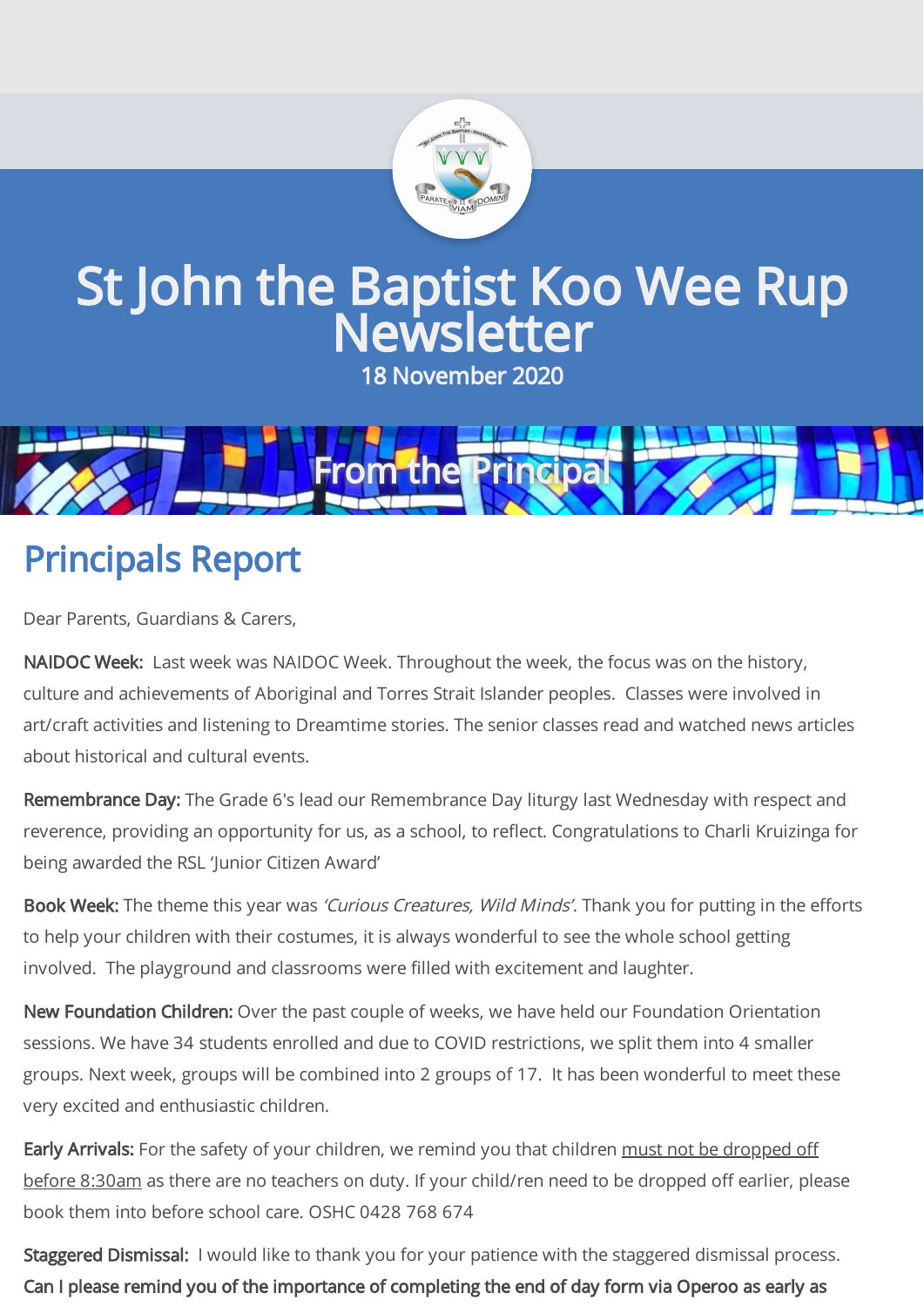possible before 12noon each day to avoid the necessity for reminders and followup. Can I also ask that the form be completed even if your child is absent.

Appearance: We have always prided ourselves on how well our students present themselves in public, both their behaviour and appearance. We understand that during COVID restrictions, it was difficult to shop for appropriate footwear etc and many children did not have access to a barber or hairdresser. Now that restrictions are lifted, we ask for your support in re-establishing our standard of appearance by ensuring your children are wearing the correct uniform and that their hair is in keeping with school expectations. (Long hair must be tied up, only natural hair colourings and no extreme hairstyles) We thank you for your understanding and support.

Play equipment: Basic play equipment is now returning to the playground. This equipment is sanitised each day before use. For hygiene reasons, we still ask that NO toys from home be brought to school.

Class Lists 2021: Our classroom structure will remain the same as this year.

- 2 x Foundation
- $\bullet$  3 x Gr1/2
- $\bullet$  2 x Gr3/4
- $\cdot$  1 x Gr4/5
- $2 \times$  Gr5/6

We are beginning the process of planning our class lists for 2021. Whilst this is a difficult and timeconsuming task, we are blessed to have such a knowledgeable staff who are aware of student needs and work collaboratively to make professional judgements in relation to class planning and student placement.

When deciding our individual class structures, a number of factors are considered, which include:

- Student's social, emotional, academic and physical development
- Student's cognitive development
- Student relationships
- Family dynamics, eg sibling placement
- Teacher knowledge, skill and expertise
- Enrolment numbers at the various levels

If your child has a particular need or there is important information that we should be aware of when considering class placement for the 2021 school year, we ask that parents put this information in writing and submit it via email to *principal@stjohnskwr.catholic.edu.au* by Friday 20th November.

Good News: Sarah and Ben Manelski are expecting their 3rd child in April 2021. We wish Sarah good health over the coming months.

Regards

Chris Dortmans, Principal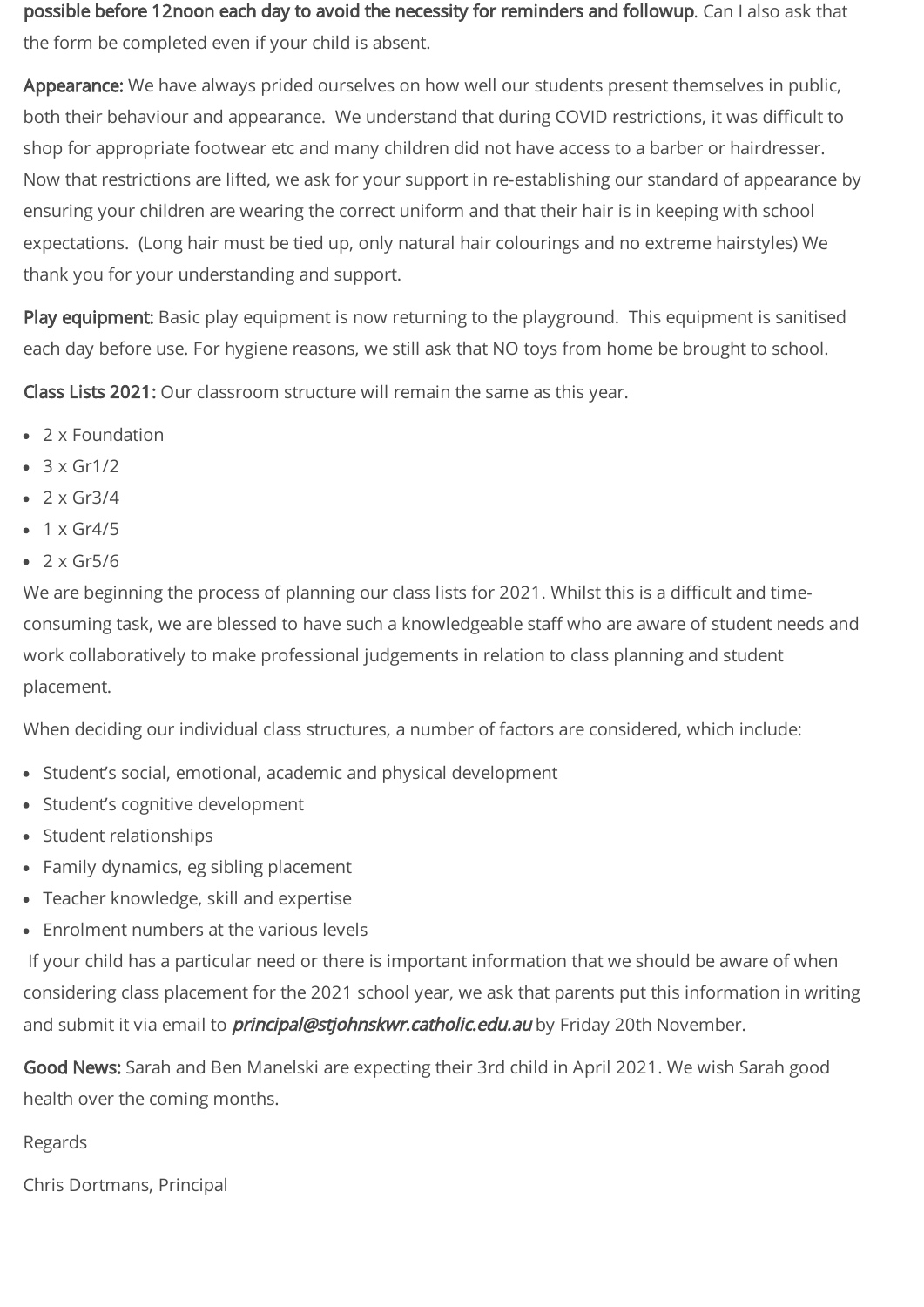## Junior News

It is hard to believe that we are already halfway through our last term in 2020!

In Mathematics, we have been revising and deepening our knowledge of place value and counting. We have also been exploring the measurement of mass, capacity, time and location.

In English, we have continued our work with fairy-tales, exploring their purpose, audience and structure. We are looking at the language the author uses in these types of text to build interest and describe characters.

Our afternoon sessions focus on student wellbeing and reconnecting after such a long time apart.

Please keep an eye on Seesaw as your teacher will still be using this platform to connect and relay any important information over the coming weeks.

Teddy Bear Picnic: Yesterday the Foundation - Two students participated in a 'Bear Hunt' and 'Teddy Bear Picnic'. It was lovely to see all of their smiling faces as they squelched through the mud, skipped through the swishy swashy grass and crawled into the bear's cave. They then enjoyed a relaxing picnic on the oval.

### Senior News

We have well and truly settled back into school and remote learning now feels like a distant memory!

We have been busy making up for lost time, celebrating Book Week this week with wonderful participation from the senior students in the various activities, such as the Book Character dress up parade, Zoom shared reading, a hotly contested grade vs grade 'Book Trivia' contest and our whole school story writing.

In English we have continued our reading focus and have started exploring the elements of speech writing and public speaking.

In Maths, we have been looking at geometric reasoning, including measuring angles using a protractor.

Keep an eye on upcoming dates (particularly for our Grade 6 students) and Seesaw, as we will still be sharing plenty of pictures and student's work from the classroom!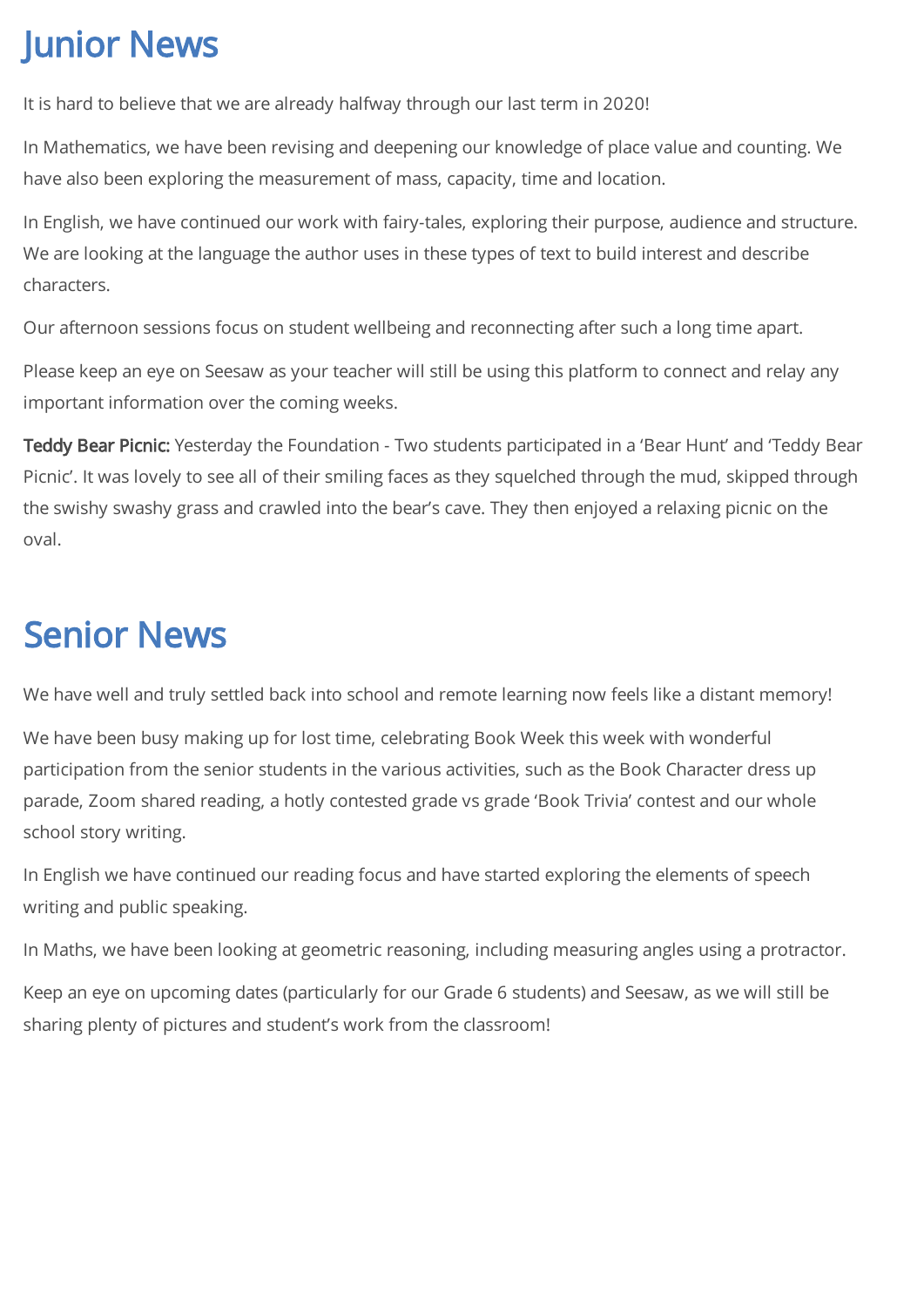#### Dates

| Term 4                                                                                        |                                                                                        |
|-----------------------------------------------------------------------------------------------|----------------------------------------------------------------------------------------|
| <b>Fri 4 Dec</b> - Whole School Sports Day - Full details<br>to come                          |                                                                                        |
| <b>Wed 9 Dec</b> - Grade 6 Graduation Litury &<br>Presentations (see letter for full details) | Thur 10 Dec - Grade 6 Break-up Evening, 3:00 -<br>6:30pm (see letter for full details) |
| Fri 11 Dec - Grade 6 students finish                                                          | <b>Fri 11 Dec</b> - Reports sent home                                                  |
| Mon 14 Dec- Meet your teacher day                                                             | <b>Wed 16 Dec</b> - End of Year Mass, 9:15am (Details<br>to be confirmed)              |
| <b>Wed 16 Dec-</b> Students final day (3:10pm finish)                                         |                                                                                        |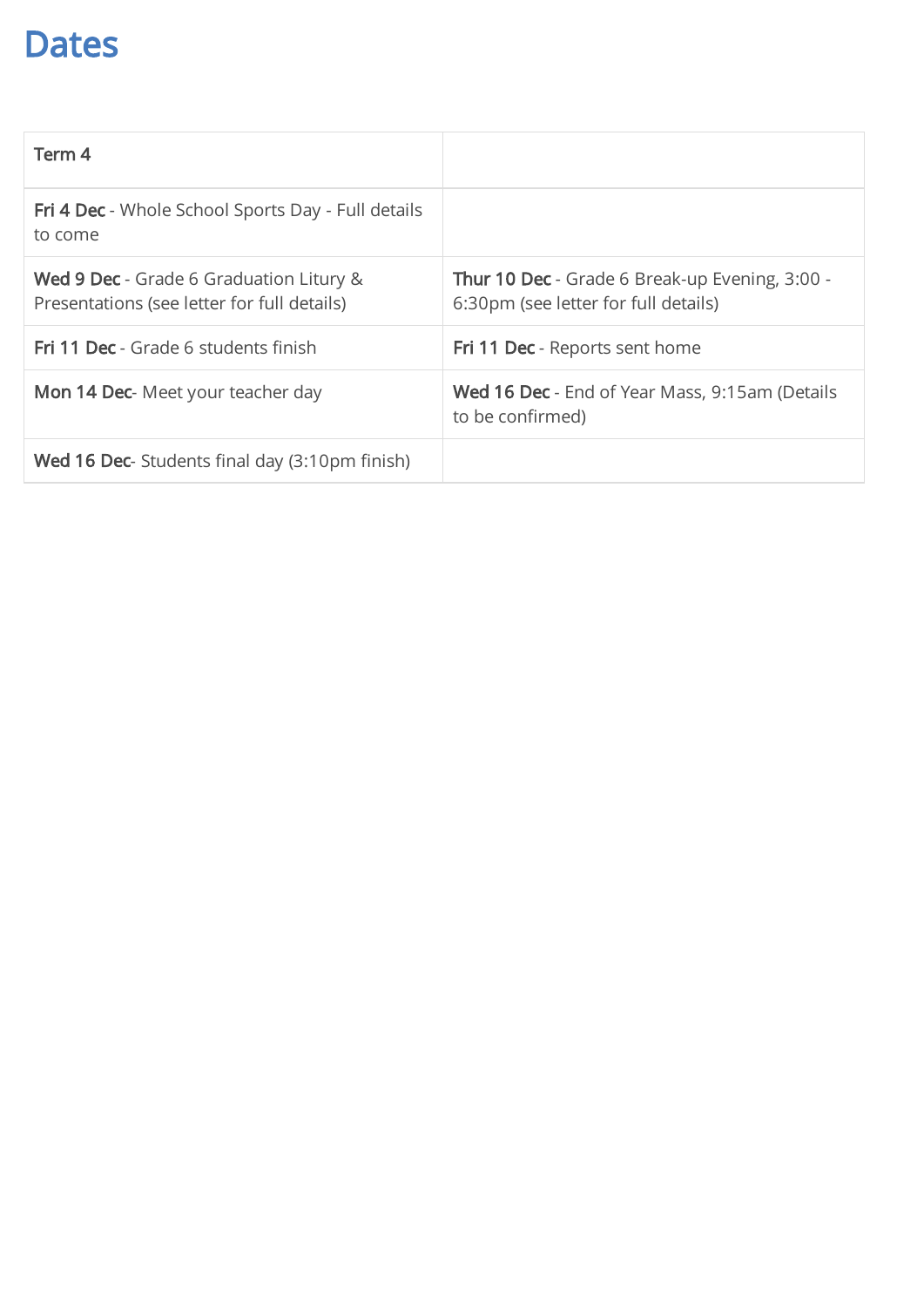

# Uniform Shop - Open for online orders only

The uniform shop is open for online ordering only - orders are processed on Monday and Thursday afternoons.

Orders will be sent home with your child (if they are attending on-site) or pick up from the office can be arranged by e-mailing the uniform shop to request this.

If you need to exchange an item please e-mail Belinda at uniform@stjohnskwr.catholic.edu.au with details and return the item via the office (please ensure it is unwashed with tags still attached) and your name is attached to the item returned. Exchanges will be processed on the next uniform shop day.

For general uniform enquiries please email Belinda - uniform@stjohnskwr.catholic.edu.au

For Uniform ordering through CDF pay—Visit [https://stjohnskwr.cdfpay.org.au](https://stjohnskwr.cdfpay.org.au/) or scan QR Code

(Guidelines for setting up your CDFpay account can be found on Skoolbag).

## Canteen - Term 4

The canteen is open on Mondays and Thursdays for lunch orders only.

Please note: There will be no over the counter sales and orders must be placed before 8:45am via CDFpay on the day required.

## 2021 Enrolments

If you have a child to enrol at St John's for 2021 please contact the office a.s.a.p. We are currently finalising our structure and enrolments for 2021.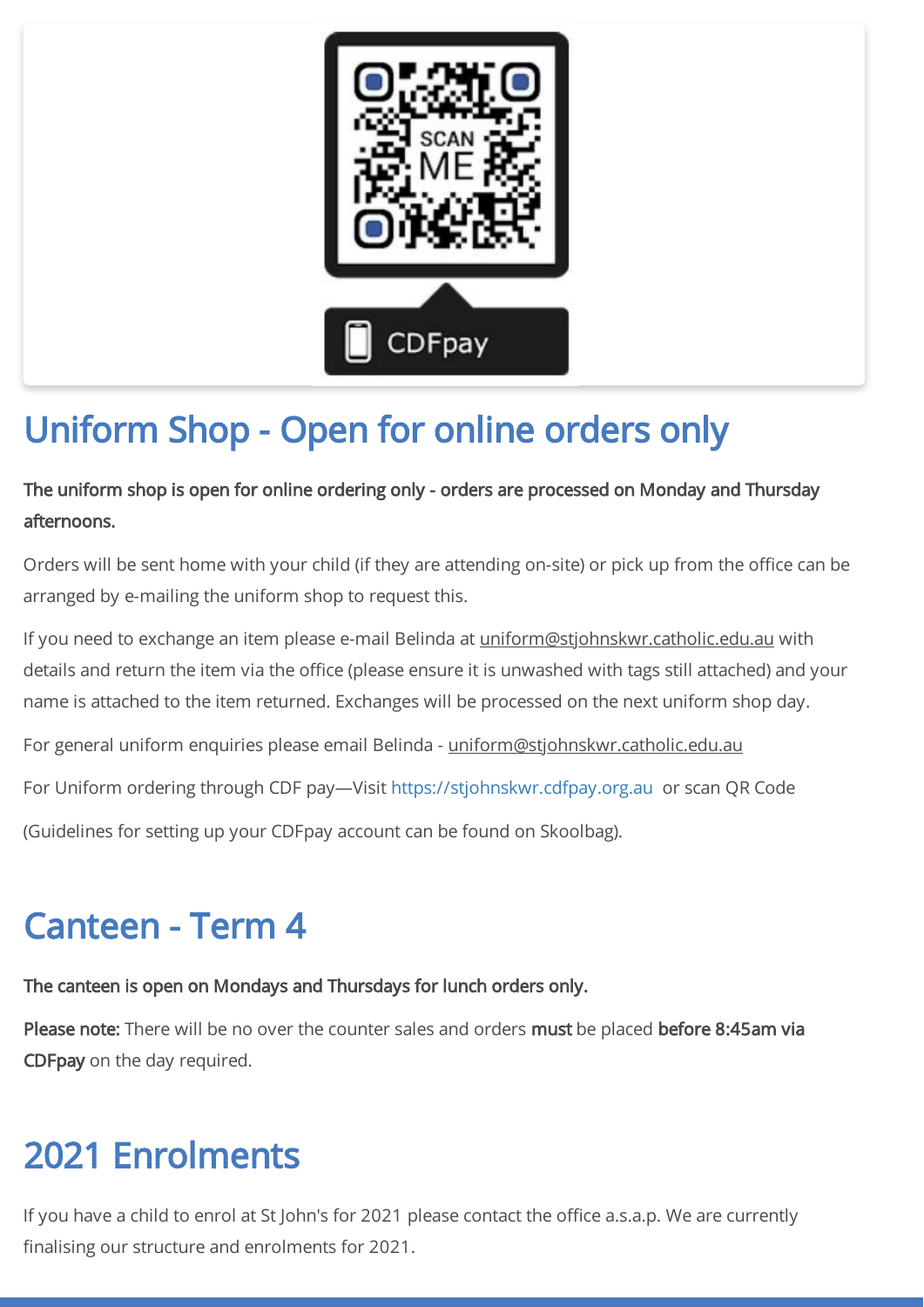

Birthdays - 18/11 to 1/12 - Aaliyah Bertuna, Amelia Knight, Chloe Bertuna, Goamar Chol, Jazmyn Foster-Miles, Cody Wlazly